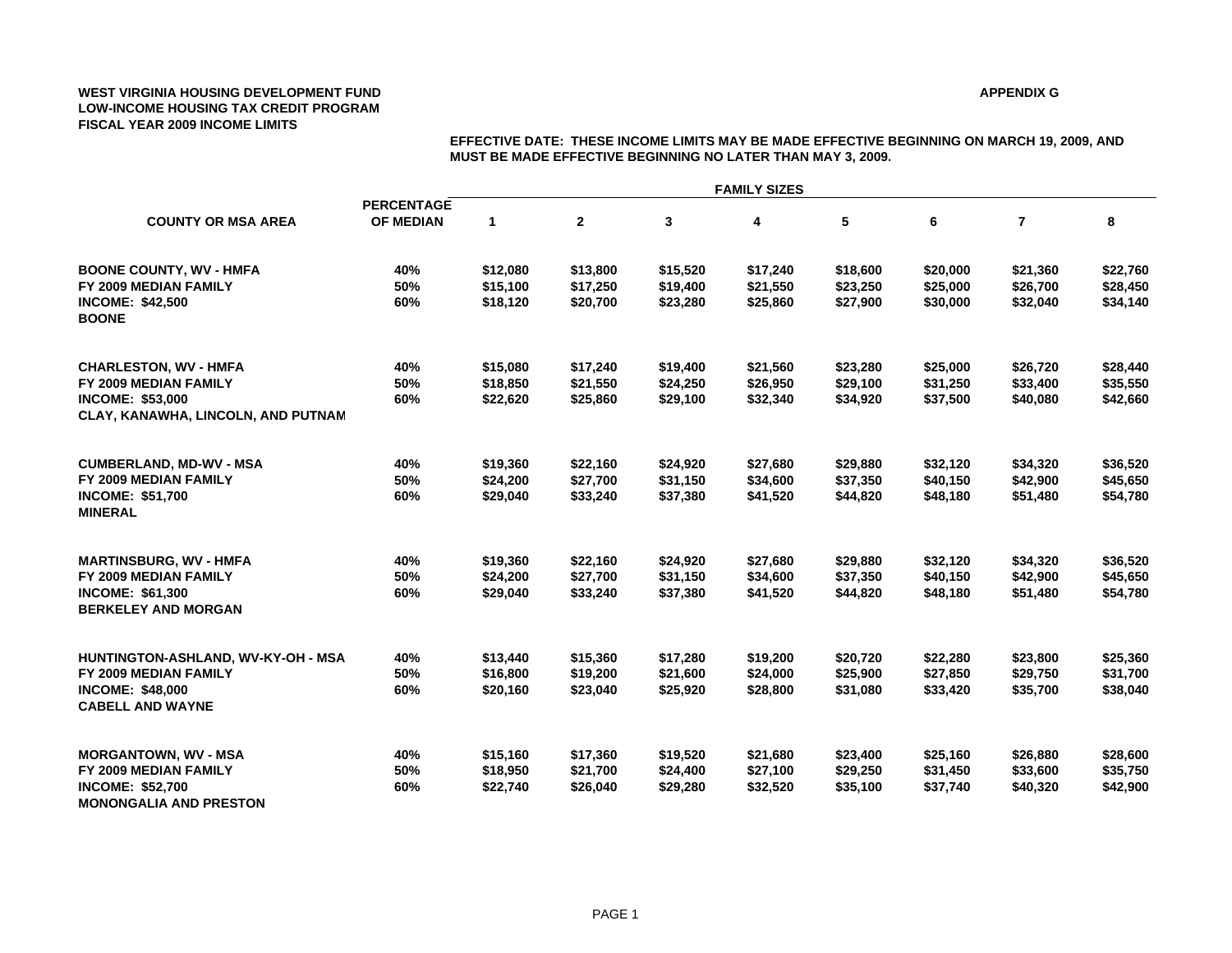### **APPENDIX G**

|                                                                                                                           | <b>FAMILY SIZES</b>                   |                                  |                                  |                                  |                                  |                                  |                                  |                                  |                                  |  |
|---------------------------------------------------------------------------------------------------------------------------|---------------------------------------|----------------------------------|----------------------------------|----------------------------------|----------------------------------|----------------------------------|----------------------------------|----------------------------------|----------------------------------|--|
| <b>COUNTY OR MSA AREA</b>                                                                                                 | <b>PERCENTAGE</b><br><b>OF MEDIAN</b> | $\mathbf 1$                      | $\mathbf{2}$                     | 3                                | 4                                | 5                                | 6                                | $\overline{7}$                   | 8                                |  |
| PARKERSBURG-MARIETTA-VIENNA, WV-OH - MSA<br>FY 2009 MEDIAN FAMILY<br><b>INCOME: \$50,900</b><br>PLEASANTS, WIRT, AND WOOD | 40%<br>50%<br>60%                     | \$14,240<br>\$17,800<br>\$21,360 | \$16,280<br>\$20,350<br>\$24,420 | \$18,320<br>\$22,900<br>\$27,480 | \$20,360<br>\$25,450<br>\$30,540 | \$22,000<br>\$27,500<br>\$33,000 | \$23,600<br>\$29,500<br>\$35,400 | \$25,240<br>\$31,550<br>\$37,860 | \$26,880<br>\$33,600<br>\$40,320 |  |
| JEFFERSON COUNTY, WV - HMFA<br>FY 2009 MEDIAN FAMILY<br><b>INCOME: \$73,500</b><br><b>JEFFERSON</b>                       | 40%<br>50%<br>60%                     | \$20,600<br>\$25,750<br>\$30,900 | \$23,520<br>\$29,400<br>\$35,280 | \$26,480<br>\$33,100<br>\$39,720 | \$29,400<br>\$36,750<br>\$44,100 | \$31,760<br>\$39,700<br>\$47,640 | \$34,120<br>\$42,650<br>\$51,180 | \$36,440<br>\$45,550<br>\$54,660 | \$38,800<br>\$48,500<br>\$58,200 |  |
| WEIRTON-STEUBENVILLE, WV-OH - MSA<br>FY 2009 MEDIAN FAMILY<br><b>INCOME: \$50,000</b><br><b>BROOKE AND HANCOCK</b>        | 40%<br>50%<br>60%                     | \$15,080<br>\$18,850<br>\$22,620 | \$17,200<br>\$21,500<br>\$25,800 | \$19,360<br>\$24,200<br>\$29,040 | \$21,520<br>\$26,900<br>\$32,280 | \$23,240<br>\$29,050<br>\$34,860 | \$24,960<br>\$31,200<br>\$37,440 | \$26,680<br>\$33,350<br>\$40,020 | \$28,400<br>\$35,500<br>\$42,600 |  |
| <b>WHEELING, WV-OH - MSA</b><br>FY 2009 MEDIAN FAMILY<br><b>INCOME: \$48,000</b><br><b>MARSHALL AND OHIO</b>              | 40%<br>50%<br>60%                     | \$13,480<br>\$16,850<br>\$20,220 | \$15,440<br>\$19,300<br>\$23,160 | \$17,360<br>\$21,700<br>\$26,040 | \$19,280<br>\$24,100<br>\$28,920 | \$20,840<br>\$26,050<br>\$31,260 | \$22,360<br>\$27,950<br>\$33,540 | \$23,920<br>\$29,900<br>\$35,880 | \$25,440<br>\$31,800<br>\$38,160 |  |
| <b>WINCHESTER, VA-WV - MSA</b><br>FY 2009 MEDIAN FAMILY<br><b>INCOME: \$64,200</b><br><b>HAMPSHIRE</b>                    | 40%<br>50%<br>60%                     | \$17,960<br>\$22,450<br>\$26,940 | \$20,560<br>\$25,700<br>\$30,840 | \$23,120<br>\$28,900<br>\$34,680 | \$25,680<br>\$32,100<br>\$38,520 | \$27,720<br>\$34,650<br>\$41,580 | \$29,800<br>\$37,250<br>\$44,700 | \$31,840<br>\$39,800<br>\$47,760 | \$33,880<br>\$42,350<br>\$50,820 |  |
| <b>BARBOUR, WV</b><br>FY 2009 MEDIAN FAMILY<br><b>INCOME: \$39,400</b>                                                    | 40%<br>50%<br>60%                     | \$12,080<br>\$15,100<br>\$18,120 | \$13,800<br>\$17,250<br>\$20,700 | \$15,520<br>\$19,400<br>\$23,280 | \$17,240<br>\$21,550<br>\$25,860 | \$18,600<br>\$23,250<br>\$27,900 | \$20,000<br>\$25,000<br>\$30,000 | \$21,360<br>\$26,700<br>\$32,040 | \$22,760<br>\$28,450<br>\$34,140 |  |
| <b>BRAXTON, WV</b><br>FY 2009 MEDIAN FAMILY<br><b>INCOME: \$38,700</b>                                                    | 40%<br>50%<br>60%                     | \$12,080<br>\$15,100<br>\$18,120 | \$13,800<br>\$17,250<br>\$20,700 | \$15,520<br>\$19,400<br>\$23,280 | \$17,240<br>\$21,550<br>\$25,860 | \$18,600<br>\$23,250<br>\$27,900 | \$20,000<br>\$25,000<br>\$30,000 | \$21,360<br>\$26,700<br>\$32,040 | \$22,760<br>\$28,450<br>\$34,140 |  |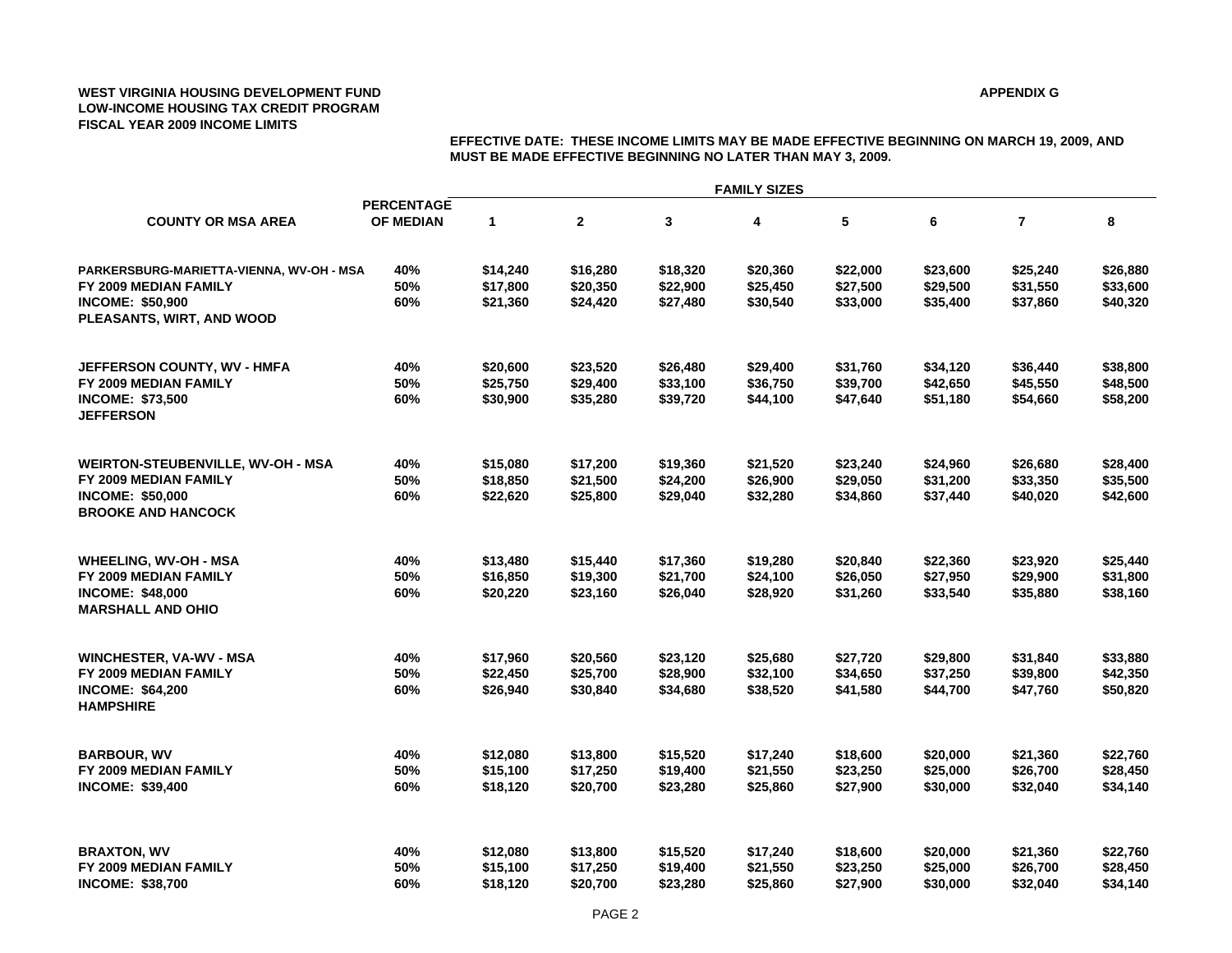### **APPENDIX G**

| <b>COUNTY OR MSA AREA</b> | <b>FAMILY SIZES</b>            |             |              |          |          |          |          |                |          |  |  |
|---------------------------|--------------------------------|-------------|--------------|----------|----------|----------|----------|----------------|----------|--|--|
|                           | <b>PERCENTAGE</b><br>OF MEDIAN | $\mathbf 1$ | $\mathbf{2}$ | 3        | 4        | 5        | 6        | $\overline{7}$ | 8        |  |  |
| <b>CALHOUN, WV</b>        | 40%                            | \$12,080    | \$13,800     | \$15,520 | \$17,240 | \$18,600 | \$20,000 | \$21,360       | \$22,760 |  |  |
| FY 2009 MEDIAN FAMILY     | 50%                            | \$15,100    | \$17,250     | \$19,400 | \$21,550 | \$23,250 | \$25,000 | \$26,700       | \$28,450 |  |  |
| <b>INCOME: \$35,400</b>   | 60%                            | \$18,120    | \$20,700     | \$23,280 | \$25,860 | \$27,900 | \$30,000 | \$32,040       | \$34,140 |  |  |
| DODDRIDGE, WV             | 40%                            | \$12,080    | \$13,800     | \$15,520 | \$17,240 | \$18,600 | \$20,000 | \$21,360       | \$22,760 |  |  |
| FY 2009 MEDIAN FAMILY     | 50%                            | \$15,100    | \$17,250     | \$19,400 | \$21,550 | \$23,250 | \$25,000 | \$26,700       | \$28,450 |  |  |
| <b>INCOME: \$40,500</b>   | 60%                            | \$18,120    | \$20,700     | \$23,280 | \$25,860 | \$27,900 | \$30,000 | \$32,040       | \$34,140 |  |  |
| <b>FAYETTE, WV</b>        | 40%                            | \$12,080    | \$13,800     | \$15,520 | \$17,240 | \$18,600 | \$20,000 | \$21,360       | \$22,760 |  |  |
| FY 2009 MEDIAN FAMILY     | 50%                            | \$15,100    | \$17,250     | \$19,400 | \$21,550 | \$23,250 | \$25,000 | \$26,700       | \$28,450 |  |  |
| <b>INCOME: \$40,200</b>   | 60%                            | \$18,120    | \$20,700     | \$23,280 | \$25,860 | \$27,900 | \$30,000 | \$32,040       | \$34,140 |  |  |
| GILMER, WV                | 40%                            | \$12,080    | \$13,800     | \$15,520 | \$17,240 | \$18,600 | \$20,000 | \$21,360       | \$22,760 |  |  |
| FY 2009 MEDIAN FAMILY     | 50%                            | \$15,100    | \$17,250     | \$19,400 | \$21,550 | \$23,250 | \$25,000 | \$26,700       | \$28,450 |  |  |
| <b>INCOME: \$38,100</b>   | 60%                            | \$18,120    | \$20,700     | \$23,280 | \$25,860 | \$27,900 | \$30,000 | \$32,040       | \$34,140 |  |  |
| <b>GRANT, WV</b>          | 40%                            | \$12,600    | \$14,400     | \$16,200 | \$18,000 | \$19,440 | \$20,880 | \$22,320       | \$23,760 |  |  |
| FY 2009 MEDIAN FAMILY     | 50%                            | \$15,750    | \$18,000     | \$20,250 | \$22,500 | \$24,300 | \$26,100 | \$27,900       | \$29,700 |  |  |
| <b>INCOME: \$44,900</b>   | 60%                            | \$18,900    | \$21,600     | \$24,300 | \$27,000 | \$29,160 | \$31,320 | \$33,480       | \$35,640 |  |  |
| <b>GREENBRIER, WV</b>     | 40%                            | \$12,360    | \$14,160     | \$15,920 | \$17,680 | \$19,080 | \$20,520 | \$21,920       | \$23,320 |  |  |
| FY 2009 MEDIAN FAMILY     | 50%                            | \$15,450    | \$17,700     | \$19,900 | \$22,100 | \$23,850 | \$25,650 | \$27,400       | \$29,150 |  |  |
| <b>INCOME: \$44,200</b>   | 60%                            | \$18,540    | \$21,240     | \$23,880 | \$26,520 | \$28,620 | \$30,780 | \$32,880       | \$34,980 |  |  |
| HARDY, WV                 | 40%                            | \$13,760    | \$15,720     | \$17,680 | \$19,640 | \$21,200 | \$22,800 | \$24,360       | \$25,920 |  |  |
| FY 2009 MEDIAN FAMILY     | 50%                            | \$17,200    | \$19,650     | \$22,100 | \$24,550 | \$26,500 | \$28,500 | \$30,450       | \$32,400 |  |  |
| <b>INCOME: \$49,100</b>   | 60%                            | \$20.640    | \$23,580     | \$26.520 | \$29.460 | \$31,800 | \$34,200 | \$36.540       | \$38,880 |  |  |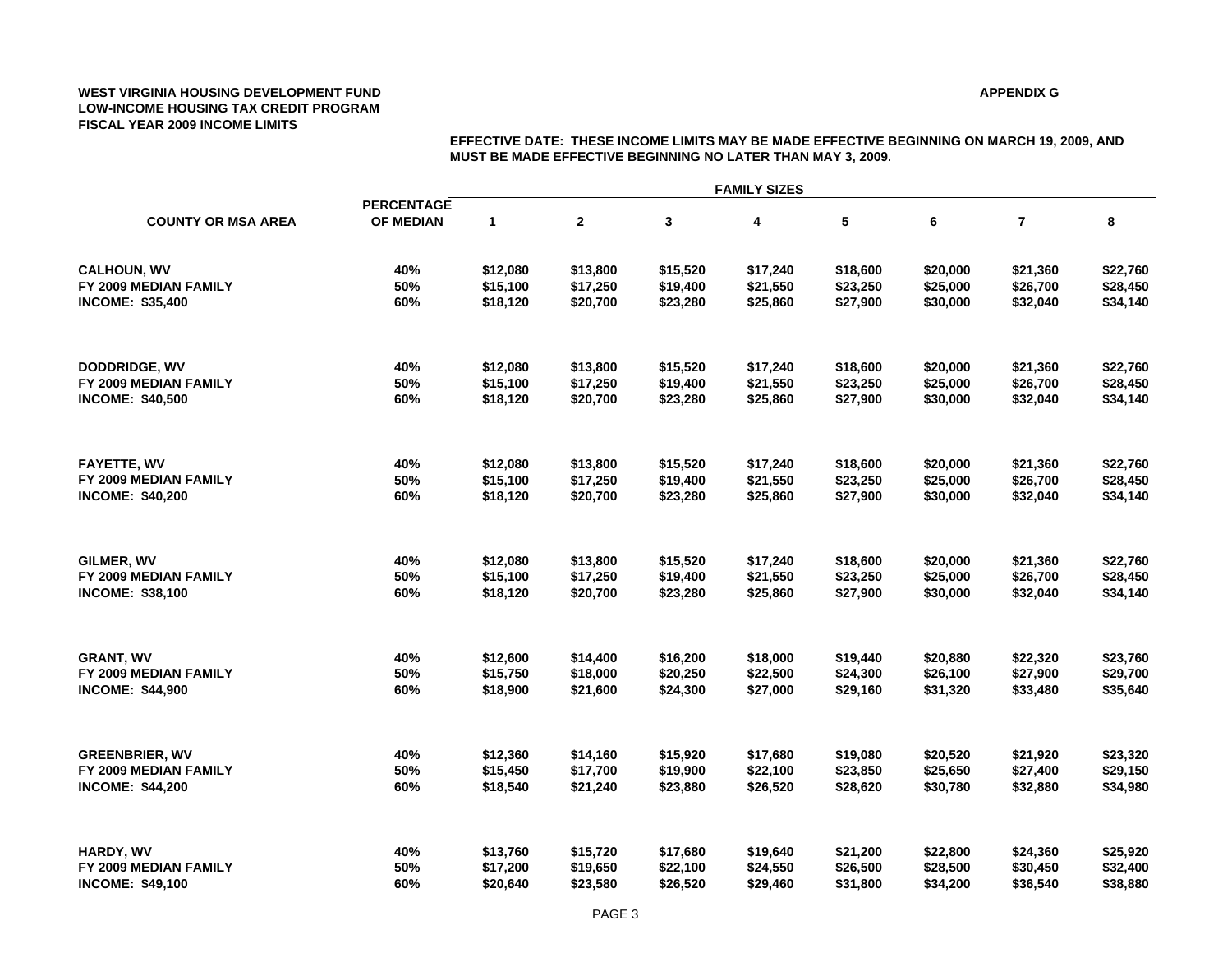### **APPENDIX G**

|                                                  | <b>MUST BE MADE EFFECTIVE BEGINNING NO LATER THAN MAY 3, 2009.</b> |                      |                      |                      |                      |                      |                      |                      |                      |  |
|--------------------------------------------------|--------------------------------------------------------------------|----------------------|----------------------|----------------------|----------------------|----------------------|----------------------|----------------------|----------------------|--|
|                                                  |                                                                    | <b>FAMILY SIZES</b>  |                      |                      |                      |                      |                      |                      |                      |  |
| <b>COUNTY OR MSA AREA</b>                        | <b>PERCENTAGE</b><br>OF MEDIAN                                     | $\mathbf{1}$         | $\mathbf{2}$         | 3                    | 4                    | ${\bf 5}$            | 6                    | $\overline{7}$       | 8                    |  |
| <b>HARRISON, WV</b>                              | 40%                                                                | \$13,720             | \$15,680             | \$17,640             | \$19,600             | \$21,160             | \$22,720             | \$24,320             | \$25,880             |  |
| FY 2009 MEDIAN FAMILY<br><b>INCOME: \$49,000</b> | 50%<br>60%                                                         | \$17,150<br>\$20,580 | \$19,600<br>\$23,520 | \$22,050<br>\$26,460 | \$24,500<br>\$29,400 | \$26,450<br>\$31,740 | \$28,400<br>\$34,080 | \$30,400<br>\$36,480 | \$32,350<br>\$38,820 |  |
|                                                  |                                                                    |                      |                      |                      |                      |                      |                      |                      |                      |  |
| <b>JACKSON, WV</b>                               | 40%                                                                | \$13,760             | \$15,720             | \$17,680             | \$19,640             | \$21,200             | \$22,800             | \$24,360             | \$25,920             |  |
| FY 2009 MEDIAN FAMILY                            | 50%                                                                | \$17,200             | \$19,650             | \$22,100             | \$24,550             | \$26,500             | \$28,500             | \$30,450             | \$32,400             |  |
| <b>INCOME: \$49,100</b>                          | 60%                                                                | \$20,640             | \$23,580             | \$26,520             | \$29,460             | \$31,800             | \$34,200             | \$36,540             | \$38,880             |  |
| LEWIS, WV                                        | 40%                                                                | \$12,080             | \$13,800             | \$15,520             | \$17,240             | \$18,600             | \$20,000             | \$21,360             | \$22,760             |  |
| FY 2009 MEDIAN FAMILY                            | 50%                                                                | \$15,100             | \$17,250             | \$19,400             | \$21,550             | \$23,250             | \$25,000             | \$26,700             | \$28,450             |  |
| <b>INCOME: \$43,100</b>                          | 60%                                                                | \$18,120             | \$20,700             | \$23,280             | \$25,860             | \$27,900             | \$30,000             | \$32,040             | \$34,140             |  |
| <b>LOGAN, WV</b>                                 | 40%                                                                | \$12,080             | \$13,800             | \$15,520             | \$17,240             | \$18,600             | \$20,000             | \$21,360             | \$22,760             |  |
| FY 2009 MEDIAN FAMILY                            | 50%                                                                | \$15,100             | \$17,250             | \$19,400             | \$21,550             | \$23,250             | \$25,000             | \$26,700             | \$28,450             |  |
| <b>INCOME: \$38,600</b>                          | 60%                                                                | \$18,120             | \$20,700             | \$23,280             | \$25,860             | \$27,900             | \$30,000             | \$32,040             | \$34,140             |  |
| <b>MCDOWELL, WV</b>                              | 40%                                                                | \$12,080             | \$13,800             | \$15,520             | \$17,240             | \$18,600             | \$20,000             | \$21,360             | \$22,760             |  |
| FY 2009 MEDIAN FAMILY                            | 50%                                                                | \$15,100             | \$17,250             | \$19,400             | \$21,550             | \$23,250             | \$25,000             | \$26,700             | \$28,450             |  |
| <b>INCOME: \$27,200</b>                          | 60%                                                                | \$18,120             | \$20,700             | \$23,280             | \$25,860             | \$27,900             | \$30,000             | \$32,040             | \$34,140             |  |
| <b>MARION, WV</b>                                | 40%                                                                | \$13,560             | \$15,480             | \$17,440             | \$19,360             | \$20,920             | \$22,440             | \$24,000             | \$25,560             |  |
| FY 2009 MEDIAN FAMILY                            | 50%                                                                | \$16,950             | \$19,350             | \$21,800             | \$24,200             | \$26,150             | \$28,050             | \$30,000             | \$31,950             |  |
| <b>INCOME: \$48,400</b>                          | 60%                                                                | \$20,340             | \$23,220             | \$26,160             | \$29,040             | \$31,380             | \$33,660             | \$36,000             | \$38,340             |  |
| <b>MASON, WV</b>                                 | 40%                                                                | \$12,240             | \$14,000             | \$15,720             | \$17,480             | \$18,880             | \$20,280             | \$21,680             | \$23,080             |  |
| FY 2009 MEDIAN FAMILY                            | 50%                                                                | \$15,300             | \$17,500             | \$19,650             | \$21,850             | \$23,600             | \$25,350             | \$27,100             | \$28,850             |  |
| <b>INCOME: \$43,700</b>                          | 60%                                                                | \$18,360             | \$21,000             | \$23,580             | \$26,220             | \$28,320             | \$30,420             | \$32,520             | \$34,620             |  |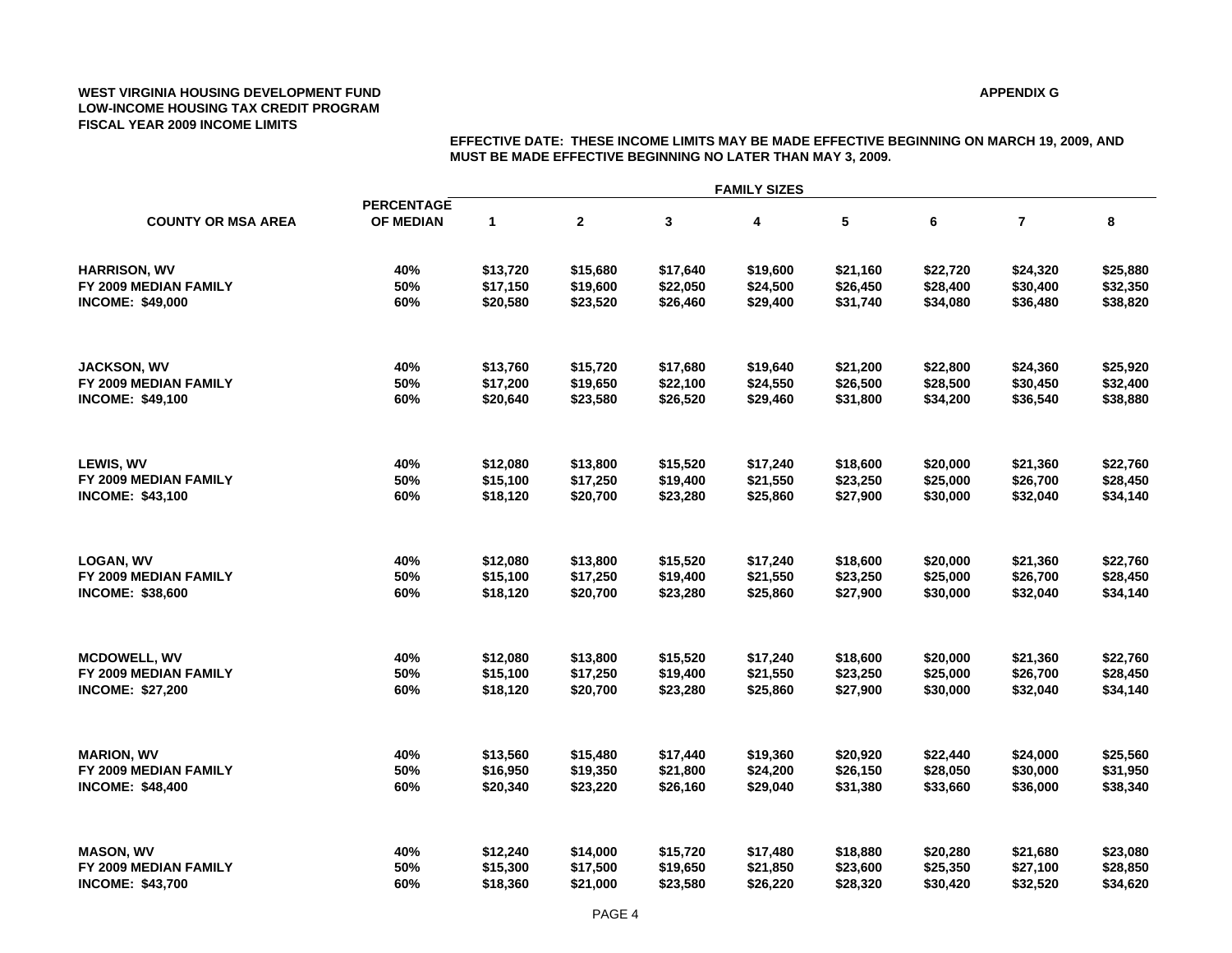### **APPENDIX G**

|                           | <b>FAMILY SIZES</b>            |          |          |          |          |          |          |                |          |  |  |
|---------------------------|--------------------------------|----------|----------|----------|----------|----------|----------|----------------|----------|--|--|
| <b>COUNTY OR MSA AREA</b> | <b>PERCENTAGE</b><br>OF MEDIAN | 1        | 2        | 3        | 4        | 5        | 6        | $\overline{7}$ | 8        |  |  |
| <b>MERCER, WV</b>         | 40%                            | \$12,280 | \$14,040 | \$15,800 | \$17,560 | \$18,960 | \$20,360 | \$21,760       | \$23,160 |  |  |
| FY 2009 MEDIAN FAMILY     | 50%                            | \$15,350 | \$17,550 | \$19,750 | \$21,950 | \$23,700 | \$25,450 | \$27,200       | \$28,950 |  |  |
| <b>INCOME: \$43,900</b>   | 60%                            | \$18,420 | \$21,060 | \$23,700 | \$26,340 | \$28,440 | \$30,540 | \$32,640       | \$34,740 |  |  |
| <b>MINGO, WV</b>          | 40%                            | \$12,080 | \$13,800 | \$15,520 | \$17,240 | \$18,600 | \$20,000 | \$21,360       | \$22,760 |  |  |
| FY 2009 MEDIAN FAMILY     | 50%                            | \$15,100 | \$17,250 | \$19,400 | \$21,550 | \$23,250 | \$25,000 | \$26,700       | \$28,450 |  |  |
| <b>INCOME: \$35,300</b>   | 60%                            | \$18,120 | \$20,700 | \$23,280 | \$25,860 | \$27,900 | \$30,000 | \$32,040       | \$34,140 |  |  |
| <b>MONROE, WV</b>         | 40%                            | \$13,120 | \$14,960 | \$16,840 | \$18,720 | \$20,200 | \$21,720 | \$23,200       | \$24,720 |  |  |
| FY 2009 MEDIAN FAMILY     | 50%                            | \$16,400 | \$18,700 | \$21,050 | \$23,400 | \$25,250 | \$27,150 | \$29,000       | \$30,900 |  |  |
| <b>INCOME: \$46,800</b>   | 60%                            | \$19,680 | \$22,440 | \$25,260 | \$28,080 | \$30,300 | \$32,580 | \$34,800       | \$37,080 |  |  |
| NICHOLAS, WV              | 40%                            | \$12,080 | \$13,800 | \$15,520 | \$17,240 | \$18,600 | \$20,000 | \$21,360       | \$22,760 |  |  |
| FY 2009 MEDIAN FAMILY     | 50%                            | \$15,100 | \$17,250 | \$19,400 | \$21,550 | \$23,250 | \$25,000 | \$26,700       | \$28,450 |  |  |
| INCOME: \$43,100          | 60%                            | \$18,120 | \$20,700 | \$23,280 | \$25,860 | \$27,900 | \$30,000 | \$32,040       | \$34,140 |  |  |
| PENDLETON, WV             | 40%                            | \$12,960 | \$14,800 | \$16,680 | \$18,520 | \$20,000 | \$21,480 | \$22,960       | \$24,440 |  |  |
| FY 2009 MEDIAN FAMILY     | 50%                            | \$16,200 | \$18,500 | \$20,850 | \$23,150 | \$25,000 | \$26,850 | \$28,700       | \$30,550 |  |  |
| <b>INCOME: \$46,300</b>   | 60%                            | \$19,440 | \$22,200 | \$25,020 | \$27,780 | \$30,000 | \$32,220 | \$34,440       | \$36,660 |  |  |
| POCAHONTAS, WV            | 40%                            | \$12,080 | \$13,800 | \$15,520 | \$17,240 | \$18,600 | \$20,000 | \$21,360       | \$22,760 |  |  |
| FY 2009 MEDIAN FAMILY     | 50%                            | \$15,100 | \$17,250 | \$19,400 | \$21,550 | \$23,250 | \$25,000 | \$26,700       | \$28,450 |  |  |
| <b>INCOME: \$43,100</b>   | 60%                            | \$18,120 | \$20,700 | \$23,280 | \$25,860 | \$27,900 | \$30,000 | \$32,040       | \$34,140 |  |  |
| RALEIGH, WV               | 40%                            | \$13,480 | \$15,440 | \$17,360 | \$19,280 | \$20,840 | \$22,360 | \$23,920       | \$25,440 |  |  |
| FY 2009 MEDIAN FAMILY     | 50%                            | \$16,850 | \$19,300 | \$21,700 | \$24,100 | \$26,050 | \$27,950 | \$29,900       | \$31,800 |  |  |
| <b>INCOME: \$48,200</b>   | 60%                            | \$20,220 | \$23,160 | \$26,040 | \$28,920 | \$31,260 | \$33,540 | \$35,880       | \$38,160 |  |  |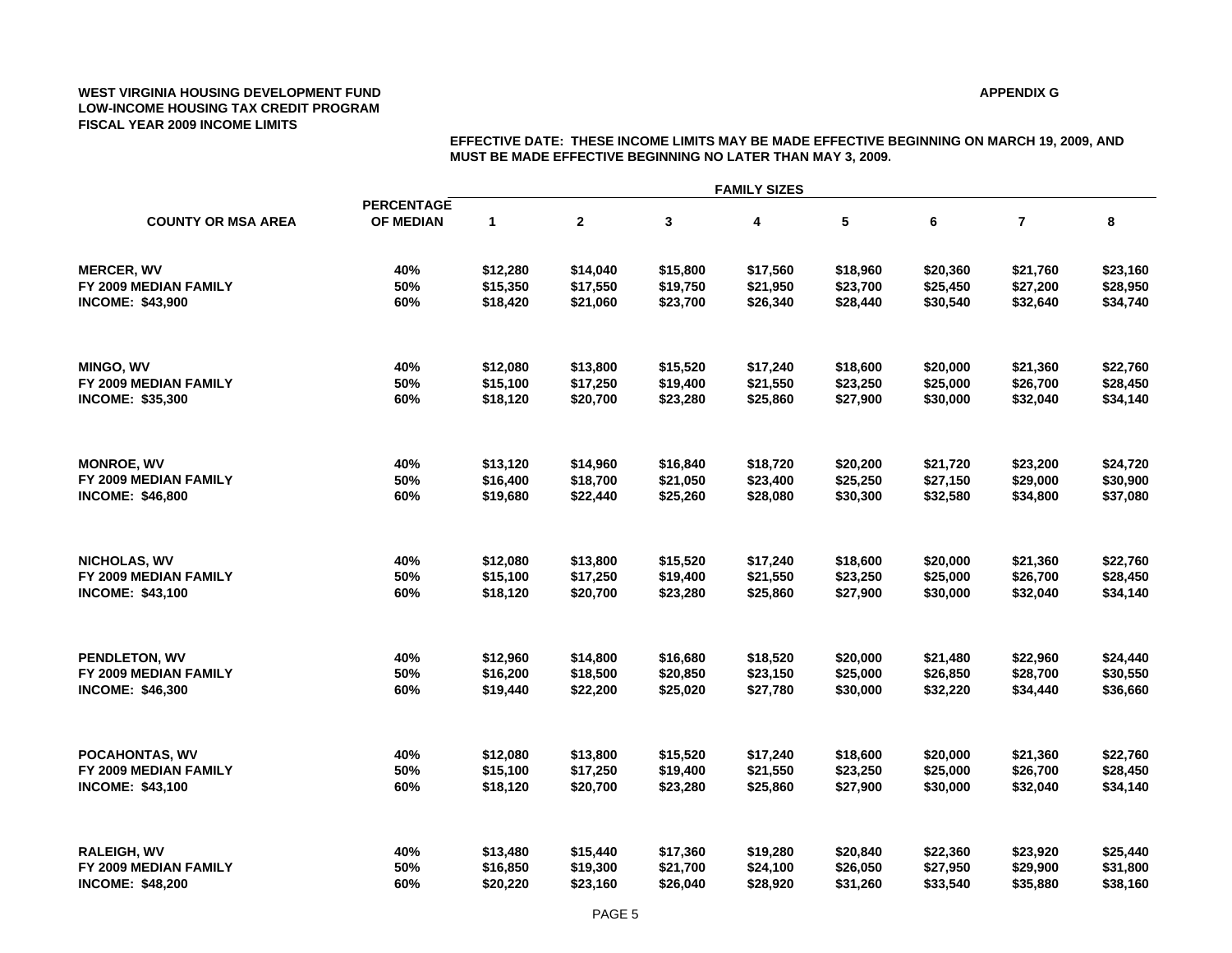### **APPENDIX G**

| <b>COUNTY OR MSA AREA</b> | <b>FAMILY SIZES</b>            |              |              |          |          |          |          |                |          |  |  |
|---------------------------|--------------------------------|--------------|--------------|----------|----------|----------|----------|----------------|----------|--|--|
|                           | <b>PERCENTAGE</b><br>OF MEDIAN | $\mathbf{1}$ | $\mathbf{2}$ | 3        | 4        | 5        | 6        | $\overline{7}$ | 8        |  |  |
| <b>RANDOLPH, WV</b>       | 40%                            | \$12,280     | \$14,040     | \$15,800 | \$17,560 | \$18,960 | \$20,360 | \$21,760       | \$23,160 |  |  |
| FY 2009 MEDIAN FAMILY     | 50%                            | \$15,350     | \$17,550     | \$19,750 | \$21,950 | \$23,700 | \$25,450 | \$27,200       | \$28,950 |  |  |
| <b>INCOME: \$43,900</b>   | 60%                            | \$18,420     | \$21,060     | \$23,700 | \$26,340 | \$28,440 | \$30,540 | \$32,640       | \$34,740 |  |  |
| <b>RITCHIE, WV</b>        | 40%                            | \$12,920     | \$14,800     | \$16,640 | \$18,480 | \$19,960 | \$21,440 | \$22,920       | \$24,400 |  |  |
| FY 2009 MEDIAN FAMILY     | 50%                            | \$16,150     | \$18,500     | \$20,800 | \$23,100 | \$24,950 | \$26,800 | \$28,650       | \$30,500 |  |  |
| <b>INCOME: \$46,200</b>   | 60%                            | \$19,380     | \$22,200     | \$24,960 | \$27,720 | \$29,940 | \$32,160 | \$34,380       | \$36,600 |  |  |
| <b>ROANE, WV</b>          | 40%                            | \$12,080     | \$13,800     | \$15,520 | \$17,240 | \$18,600 | \$20,000 | \$21,360       | \$22,760 |  |  |
| FY 2009 MEDIAN FAMILY     | 50%                            | \$15,100     | \$17,250     | \$19,400 | \$21,550 | \$23,250 | \$25,000 | \$26,700       | \$28,450 |  |  |
| <b>INCOME: \$38,900</b>   | 60%                            | \$18,120     | \$20,700     | \$23,280 | \$25,860 | \$27,900 | \$30,000 | \$32,040       | \$34,140 |  |  |
| <b>SUMMERS, WV</b>        | 40%                            | \$12,080     | \$13,800     | \$15,520 | \$17,240 | \$18,600 | \$20,000 | \$21,360       | \$22,760 |  |  |
| FY 2009 MEDIAN FAMILY     | 50%                            | \$15,100     | \$17,250     | \$19,400 | \$21,550 | \$23,250 | \$25,000 | \$26,700       | \$28,450 |  |  |
| <b>INCOME: \$36,200</b>   | 60%                            | \$18,120     | \$20,700     | \$23,280 | \$25,860 | \$27,900 | \$30,000 | \$32,040       | \$34,140 |  |  |
| <b>TAYLOR, WV</b>         | 40%                            | \$12,080     | \$13,800     | \$15,520 | \$17,240 | \$18,600 | \$20,000 | \$21,360       | \$22,760 |  |  |
| FY 2009 MEDIAN FAMILY     | 50%                            | \$15,100     | \$17,250     | \$19,400 | \$21,550 | \$23,250 | \$25,000 | \$26,700       | \$28,450 |  |  |
| <b>INCOME: \$42,700</b>   | 60%                            | \$18,120     | \$20,700     | \$23,280 | \$25,860 | \$27,900 | \$30,000 | \$32,040       | \$34,140 |  |  |
| <b>TUCKER, WV</b>         | 40%                            | \$12,080     | \$13,840     | \$15,560 | \$17,280 | \$18,680 | \$20,040 | \$21,440       | \$22,800 |  |  |
| FY 2009 MEDIAN FAMILY     | 50%                            | \$15,100     | \$17,300     | \$19,450 | \$21,600 | \$23,350 | \$25,050 | \$26,800       | \$28,500 |  |  |
| <b>INCOME: \$43,200</b>   | 60%                            | \$18,120     | \$20,760     | \$23,340 | \$25,920 | \$28,020 | \$30,060 | \$32,160       | \$34,200 |  |  |
| TYLER, WV                 | 40%                            | \$13,120     | \$15,000     | \$16,880 | \$18,760 | \$20,280 | \$21,760 | \$23,280       | \$24,760 |  |  |
| FY 2009 MEDIAN FAMILY     | 50%                            | \$16,400     | \$18,750     | \$21,100 | \$23,450 | \$25,350 | \$27,200 | \$29,100       | \$30,950 |  |  |
| <b>INCOME: \$46,900</b>   | 60%                            | \$19,680     | \$22,500     | \$25,320 | \$28,140 | \$30,420 | \$32,640 | \$34,920       | \$37,140 |  |  |